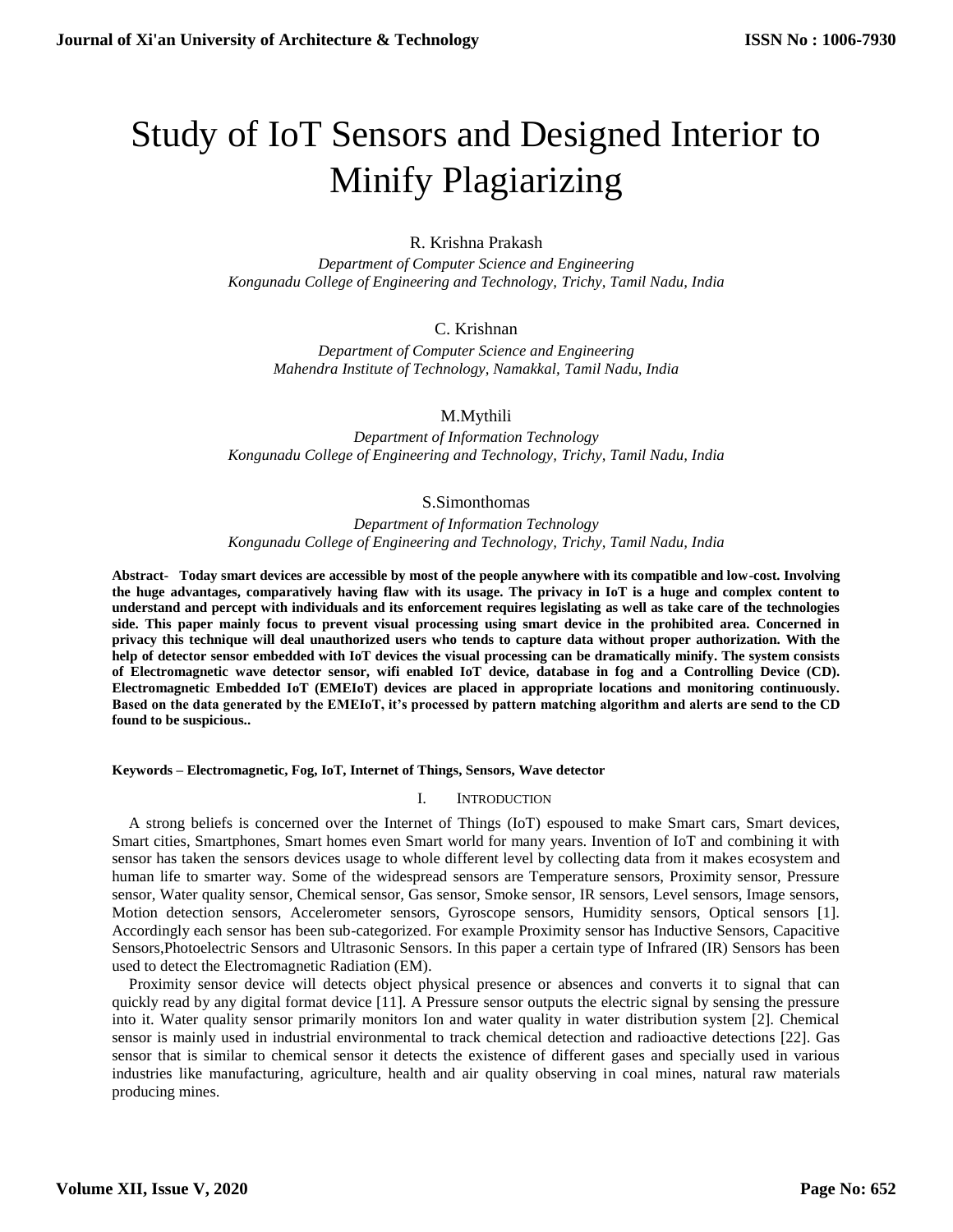IR sensor is a sensor that can sense certain type of emitting radiation or detect the radiation. With this IR sensor, temperature differences can also be measured emitted by the objects. In variety of fields different type of IR sensor are being used specially in Healthcare to measure blood flow and blood pressure level. Due to its compatible size a wide array of regular smart device used as smartwatches and smartphones. Other areas of usage include home appliances including Remote Control, Breath analysis, Infrared vision that is used to view the heat leaks in electronics, see the historians layers of paint, wearing electronics, optical communication, temperature measurements and Automotive blind angle detection. Its usage does not stops here and extent for ensuring security level also. It involves environments checks as it can detect variety of radiations, chemicals and heat leaks.

Image sensors are widely found in digital camera & modules, medical imaging and night vision equipment, media house, Thermal imaging, IRIS devices, Radar, Sonar and Biometric. It has two type of sensors (i) Charge-Coupled device (CCD) and (ii) Complementary Metal-Oxide Semiconductor (CMOS). Both imaging sensor work on the same principle ideas but output quality makes them vast differences [3]. The working principle is based on the degree of sensitivity of light the system recognize the obstacles and many other things then EM radiation is passed out from the device to capture it and converts it to digital format for storage [12]. A Motion detector sensor detects any physical

Gyroscope sensor is used to measure the orientation of any object by calculating the 3-axis directions. Particular used in the car navigation system, game controllers, camera devices, Drones, UAV Control, consumer electronics and many [13]. Humidity and Optical sensor are commonly used in detect the change in heating Air Conditioning, civil and transportation field and generally in safety systems [23]. One of the main device to capture visuals is camera device, it generates a light EM radiations while the device is in usage status.

#### II. LIGHT FIELD IMAGING IN DIGITAL FORMAT

This paper aims to review the capturing principle of light field imaging and associated algorithm processing concepts. The capture process of visual enables far processing beyond simple algorithm to image processing algorithm [14]. To produce two-dimensional (2D) high quality images many sophisticated algorithm are executed and compiled. In general, the light fields allow transforming the image space from the world space to the main lens, by the way, it acquires miniature versions of the camera arrays in a single sensor [4]. The EM radiation expel from the camera lens (left) (see figure 1) to get a miniature view of the world space light field (right).



Figure 1: World Space light field is distorted into a camera light field.

The sensor plane is positioned correctly at the focal distance with emits EM radiation pass through the camera main lens to capture the virtual image of world image [5], [15]. It's been transformed to virtual sensor plane with the help of light filed from both the world and camera plane. In movement or motion in a given area and transform it to electric signal to perform some functions. Accelerometer is popular used in many modern smartphones involving the detection of vibration, tilting and acceleration in common practice, this method is been used to even capture the real world objects.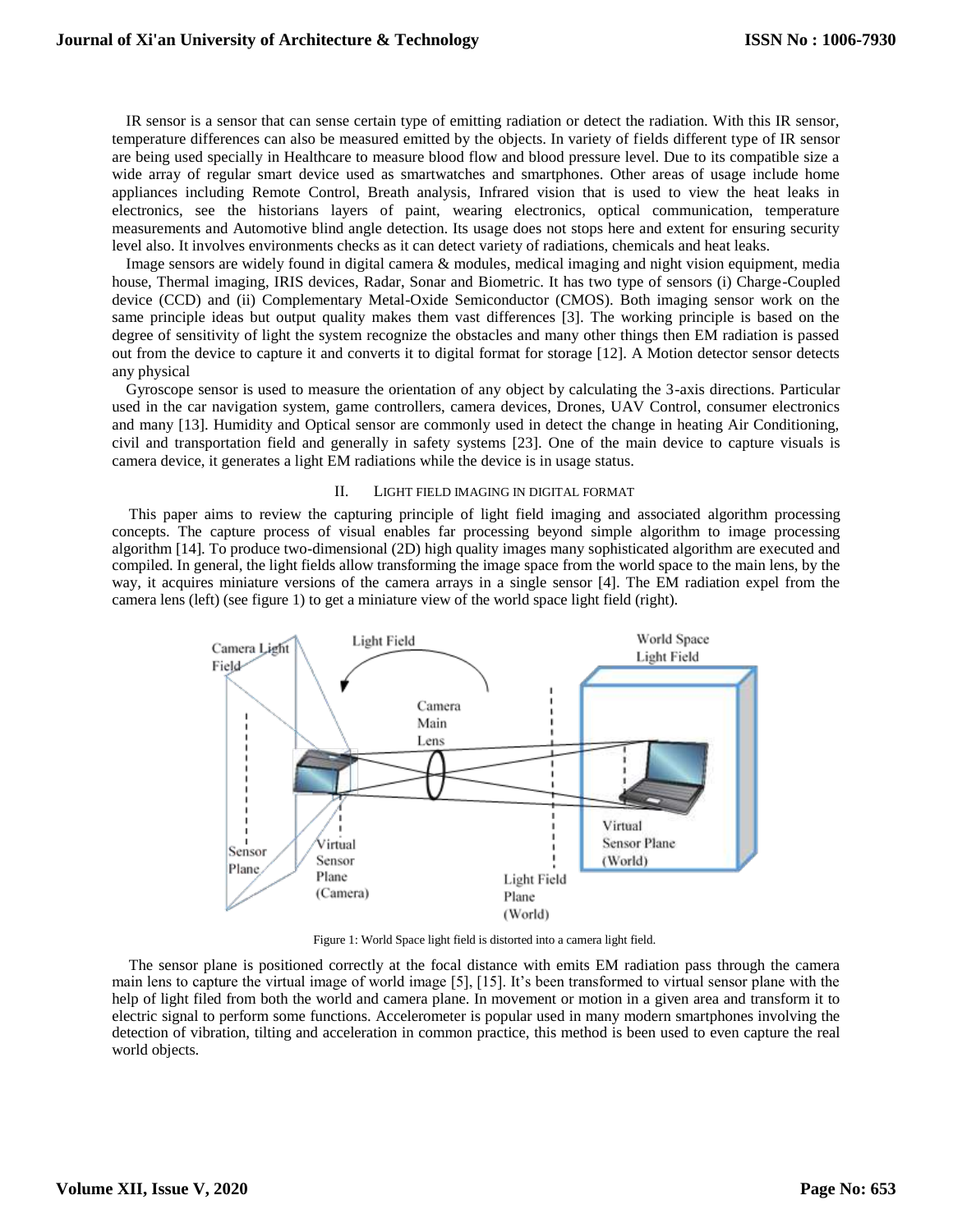## III. ELECTROMAGNETIC RADIATION SPECTRUM

The EM radiation spectrum propagates by the metal bucket model at the same time it cannot pass through the metal wall, as the thickness is higher than skin depth effect [6], [24]. Then the EM spectrum will slowly moves towards bucket wall repeatedly arrived at bottom inside the wall. Distribution of Electromagnetic radiation or absorption of a particular object gives the Electronic spectrum of object [7] [16]. The spectrum extend between two points from gamma to radio waves at the minimum wavelength covering the actual length from thousands of kilometers down towards the fraction size of atom (figure 2) [17]. The frequency ranges form is large to small radiation spectrum as Radio, Microwave, Infrared waves, Visible Light (captured by camera device), Ultra Violet Waves, X rays and Gamma Rays. Different Electromagnetic spectrum with its frequency and wavelength range is shown in figure 3.



Figure 2: Electromagnetic Spectrum Range

Depending upon the Frequency range the application usage as follow: *Radio*: Long distance signals carried over antenna and wired way of communication or in bulk material. *Microwave*: Through infrared communicates molecular rotation, plasma oscillation *Visible Light*: Molecular found in human retina, real world light rays from objects. *Ultraviolet*: Ejection of electrons, Excitation of molecular and atomic valence. *X-rays*: Both excitation and ejection of atomic electrons, Compton scattering in low value atomic. *Gamma rays*: Forcefully ejection of core electrons in heavy molecules and scattering/dissociation of nuclei [18]

## IV. ELECTROMAGNETIC WAVE DETECTION SENSOR

As stated earlier sub category of IR Sensor has EM Detection Sensor which detects the EM Radiations generated by the electronic devices [8] [19]. The prototype version EM Detection Sensor is shown in Figure 4.



Figure 4: Electromagnetic Wave Detection Sensor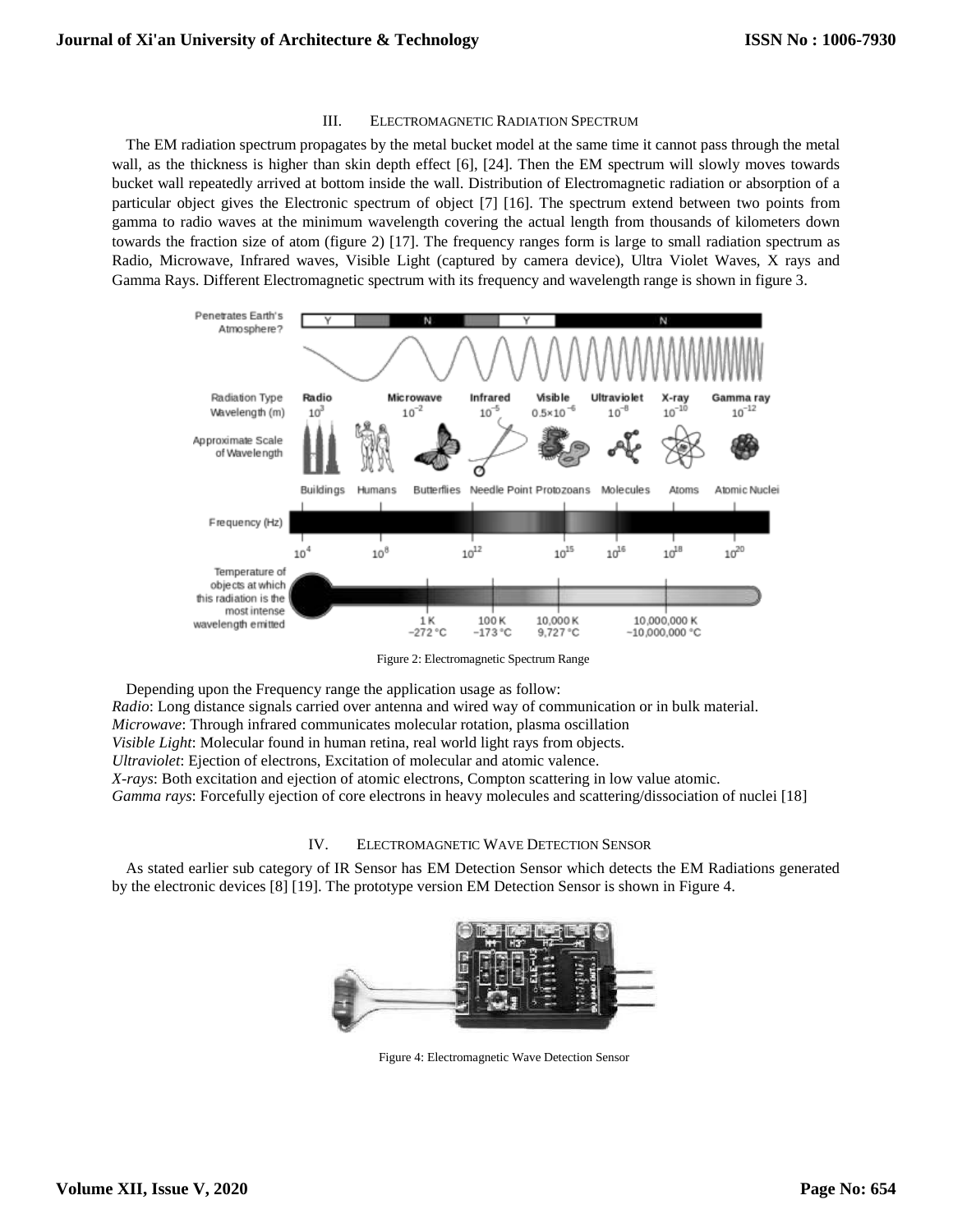

The simulation of EM wave detection sensor has been carried out by using 3D electromagnetic simulation software (version 8.3). This allows us to calculate the surface generated by the EM wave detected signal [9]. EM wave detection sensor uses two kind of output way namely, one is the voltage display EM wave strength and the other gives the LED output of EM wave strength [20]. The parameter of EM wave detection sensor module has input voltage of 5v with a range of 50HZ – 1000 MHZ needs a working current of 3mA.

This sensor module has 3 pin dual-female connection mode as Power input interface (5V), Power to Ground (GND) and Output value display voltage (OUT). The connection diagram to the any node MCU board can be configured as stated in the below figure 5.

#### V.ELECTROMAGNETIC EMBEDDED IOT:

Check the figure 5 for connection between Node MCU and EM Wave detect sensor is shown. By embedding this it will able to generate the values when strong/light EM radiation detected around the surroundings. It is not possible to immediately send notification to database located in Fog since the data being generated by EMEIoT is in huge volume some rules and pattern matching has been followed to send the unique or trustful data alone. The data's processed at the EMEIoT devices itself requires pre-configured Node MCU so that arduino software is been used to upload program to EMEIoT devices. For example if the EMEIoT device detects EM waves continuously or more than 300 sec than the alert is send to the FogDatabase and from there notification message is send to the controlling device (CD). Time value can be increased or decreased depend upon the EMEIoT device installed environment.

## VI.CONCLUSION

This paper mainly deals with minify plagiarizing concept at the prohibited areas privately. It can also deal in order to find the camera finder at small hall areas. Cost factor is also mainly focused throughout the paper so building of EMEIoT device will cost as low as possible. It needs noprevious experience to handle device and very much portable to carry out wherever necessary. The future implementation will give distance of EM Radiation emitter device. By using Ultrasonic sensor is sub category of Proximity sensor is used to detect the distance of target object or radar. Motion detect sensor can also be used instead of proximity sensor to handle distance location of EM Radiation emitter device. This will give a reliable solution to map the source of EM radiation.